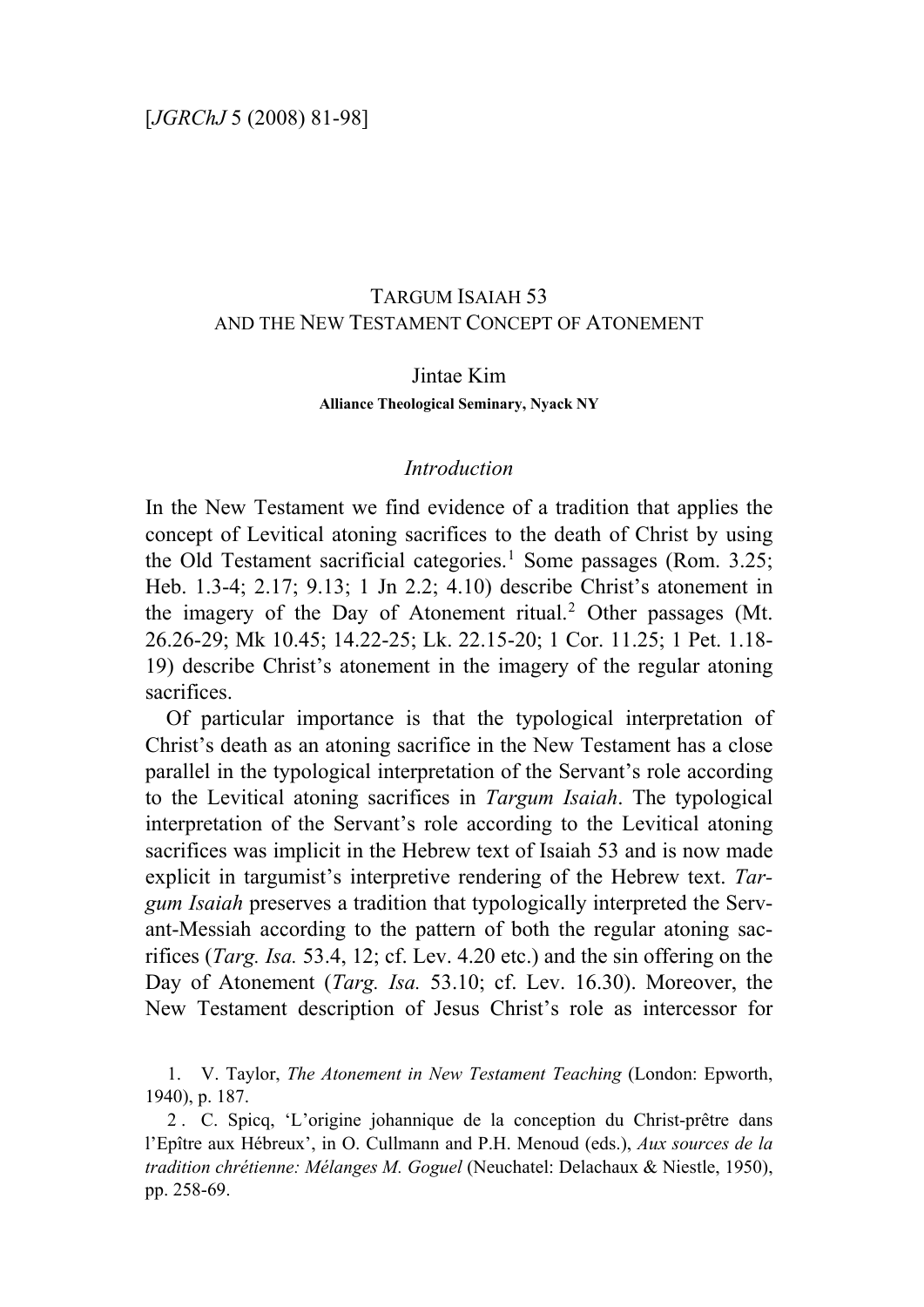sinners has its close parallel in the Servant's role as intercessor for sinners in *Targum Isaiah* (53.4, 11, 12; cf. 1 Jn 2.1-2; Rom. 8.34; Heb. 7.25).

These findings become more significant when we consider the coincidences within the Targum that are found most prominently in the sayings of Jesus in which Jesus appears to have cited a version of the book of Isaiah that is closer to the Targum than to any other extant source.<sup>[3](#page-1-0)</sup>

In this paper, I will examine selected passages in *Targum Isaiah* and attempt to shed light on the issue of the origin of the concept of atonement in the New Testament. The earlier contributions to the study of *Targum Isaiah* are primarily scholarly works from both Germany and England.<sup>[4](#page-1-1)</sup> The works of Stenning and North are the most comprehensive in their treatment of the subject, while others focus on the Servant passages only. To these scholarly contributions, Bruce Chilton has made a significant addition by identifying the two-tier exegetical framework used in the formation of *Targum Isaiah*. [5](#page-1-2)

My work differs from that of other scholars primarily in the extent of coverage and in its focus. In terms of the sources, my work is narrower than the other works. While other portions of Isaiah 40-66 are also important to this discussion, in this study I will confine myself to an

<span id="page-1-0"></span>3. B. Chilton, 'The Targumim and Judaism of the First Century', in J. Neusner and Alan J. Avery-Peck (eds.), *Handbook of Oriental Studies*. II. *Judaism in Late Antiquity* (Leiden: Brill, 1999), pp. 115-50 (147); T.W. Manson, *The Teaching of Jesus* (Cambridge: Cambridge University Press, 1967), p. 78; M. Black, *An Aramaic Approach to the Gospels and Acts* (Oxford: Clarendon, 3rd edn, 1967), pp. 213-14.

<span id="page-1-1"></span>4. G. Dalman, *Der leidende und der sterbende Messias der Synagoge im ersten nach-christlichen Jahrtausend* (Berlin: n.p., 1888); R.A. Aytoun, 'The Servant of the Lord in the Targum', *JTS* 23 (1922), pp. 172-80; P. Seidelin, 'Der Ebed Jahwe und die Messiasgestalt im Jesajatargum', *ZNW* 35 (1936), pp. 194-231; J.F. Stenning (ed.), *The Targum of Isaiah* (London: Oxford University Press, 1953); H. Hegermann, *Jesaja 53 in Hexapla, Targum und Peschitta* (Gütersloh: C. Bertelsmann, 1954); J. Jeremias, ' $\Pi$ αις Θεού', *TDNT*, V, pp. 677-717; C.R. North, *The Suffering Servant in Deutero-Isaiah* (London: Oxford University Press, 1948).

<span id="page-1-2"></span>5. B. Chilton, *The Glory of Israel* (JSNTSup, 23; Sheffield: JSOT, 1983); *The Isaiah Targum* (The Aramaic Bible, 11; Wilmington, DE: Michael Glazier, 1987); and 'Salvific Exile in the Isaiah Targum', in James M. Scott (ed.), *Exile: Old Testament, Jewish, and Christian Conceptions* (JSJSup, 56; Leiden: Brill, 1997), pp. 239-48.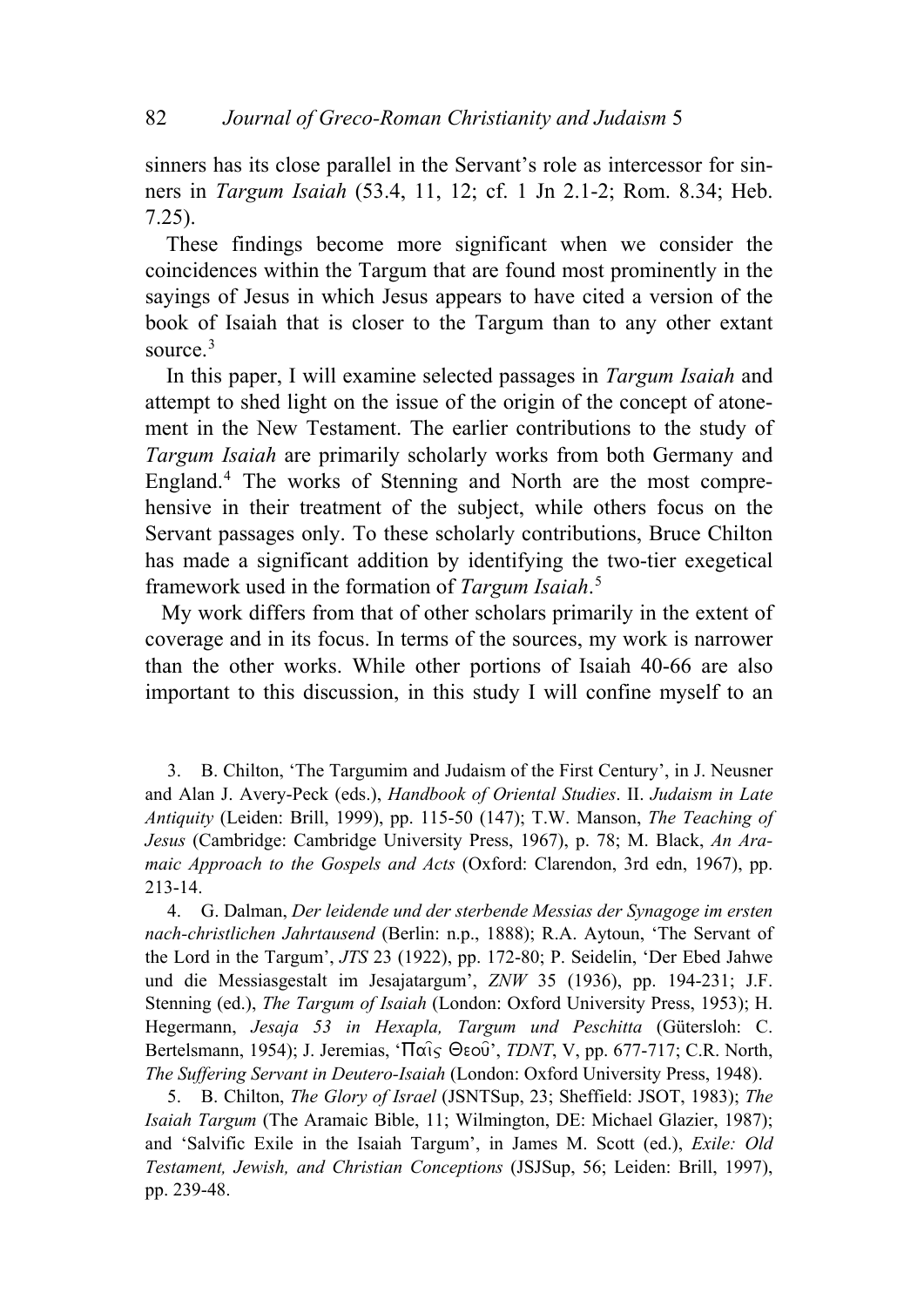examination of the Servant passages that are relevant to the origin of the concept of atonement in the New Testament.

## *Antiquity of the Tradition in the Targum*

Before examining these passages, a brief statement concerning the antiquity of the tradition in *Targum Isaiah* is in order. *Targum Isaiah* is usually considered part of the Targum of Jonathan ben Uzziel, who lived in the first century BCE, but the dating of the Targum cannot be exactly determined, since the Talmud assigns some portions of it to Joseph ben Chija (c. 300 CE).<sup>[6](#page-2-0)</sup> The text now extant is presumably the result of an editorial process.

It is primarily Chilton's contribution that identified the two-tier editorial process of *Targum Isaiah*. [7](#page-2-1) Chilton compared the exegesis incorporated in *Targum Isaiah* with departures from the Hebrew text evidenced in the LXX, the Apocrypha and Pseudepigrapha, the scrolls of Qumran, the New Testament, and the rabbinic literature, and concluded that targumic traditions were incorporated within an exegetical framework, a version of Isaiah in Aramaic composed by a meturgeman who flourished between 70 and 135 CE. That work, according to Chilton, was completed by another meturgeman, associated with Joseph ben Chija.

Chilton makes an important point: 'Within that early framework, materials were incorporated which appear to reflect the interpretations of earlier periods, including the period of Jesus.'[8](#page-2-2) There is much evidence that the translation tradition preserved in *Targum Isaiah* is very old. Jeremias provides examples that point to the antiquity of *Targ. Isa.* 53:

Isa. 6:10. the HT reads:  $\frac{1}{2}$  ΓΙ, LXX και ιάσομαι αυτούς, Σ και  $i\alpha\theta\hat{n}$ . The Tg. transl. very differently: וישׁתְביק להוֹן, 'and they shall be  $f$ forgiven'; רפא) ('to heal') is confused with רפה ('to remit'), Schl. Mk. on 4:12. This version of the text is very old, for it appears in sy<sup>p</sup>:  $\overline{\phantom{a}}$ qbt#\$nw and Mk. 4:12: kai\ a0feqh=| au0toi=j (cf. T.W. Manson, *The Teaching of Jesus* [1948], 77…). As concerns Is. 53 in particular, it is

6. Aytoun, 'Servant', p. 172.

7. Chilton, *Glory of Israel*, p. 97; 'Salvific Exile', pp. 239-43.

<span id="page-2-2"></span><span id="page-2-1"></span><span id="page-2-0"></span>8. B. Chilton, *Judaic Approaches to the Gospels* (University of South Florida International Studies in Formative Christianity and Judaism, 2; Atlanta: Scholars Press, 1994), p. 251.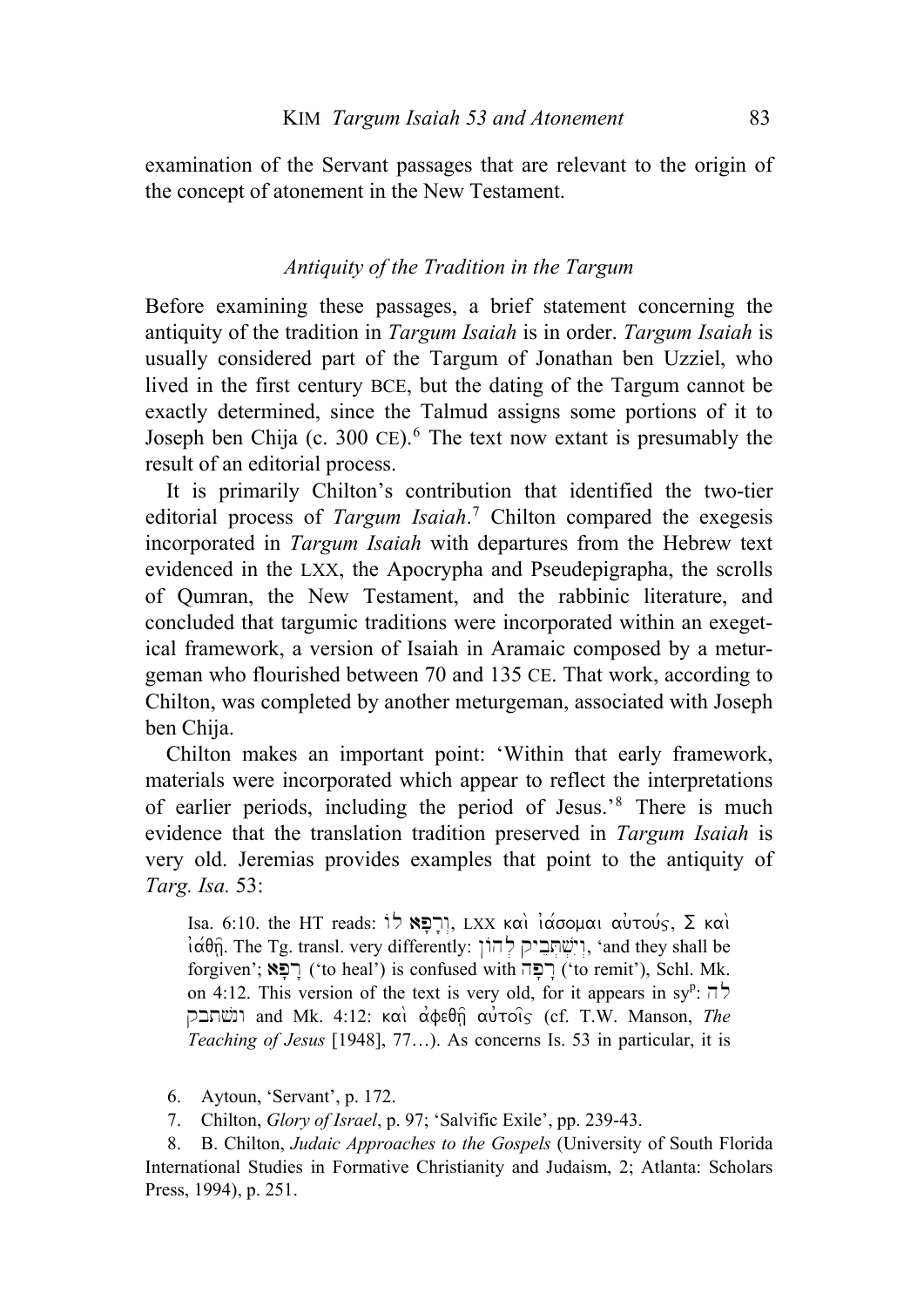easy with the help of LXX, Peshitta,  $A$ ,  $\Sigma$ ,  $\Theta$ , to give many instances of the antiquity of the text preserved in the Tg. A few examples may be offered: 1. Is. 52:13: on the age of the expression  $\sum_{i=1}^{\infty}$   $\sum_{i=1}^{\infty}$  2. Is. 53:3b is referred by the Tg. (not the Heb. or LXX) to the turning aside of the Shekinah, as already in 'A; 3. Is. 53:4: for  $\mathbb{R}^3$  'our sicknesses', Tg. has  $\Xi$ iΠ, also LXX: αμαρτίας ήμων. 4. Is. 53:5: the LXX derives מחלל from hct po, 'to pierce':  $\epsilon \tau \rho \alpha \nu \mu \alpha \tau (\sigma \theta)$ , but the Tg. derives it from אֲיִחֲדָל pu., 'to be put to shame': אִיחֲדָל 'he was profaned', so already 'A: βεβηλωμένος. 5. Is. 53:7: LXX and Itala derive  $\lim_{n \to \infty}$  from  $\dddot{\mathbb{E}}$ I, 'he was mistreated', but the Tg. derives it from  $\dddot{\mathbb{E}}$ : 'he drew near', so already  $\Sigma$  and Vg. 6. Is. 53:9: the ref. to the judgment in Tg. is found already in LXX,  $\hat{A}$  and  $\Theta_{...}$  7. Is. 53:10: the LXX already has  $\kappa \alpha \theta \alpha \beta \alpha \alpha$ for רְבָאוֹ (cf. Hegermann, I, 54-58).<sup>[9](#page-3-0)</sup>

The LXX, the Peshitta,  $A$ ,  $\Sigma$ ,  $\Theta$  and the New Testament together demonstrate the antiquity of *Targum Isaiah.* There are also evidences from Qumran that indicate the antiquity of *Targum Isaiah.* Of particular importance are two witnesses that are directly related to *Targum Isaiah* and four others that are indirectly related: (1) the messianic interpretation of *Targ. Isa.* 52.13 and 53.10 is paralleled by an interpretive alteration of the Hebrew text in  $1OIsa^2$  52.14.<sup>[10](#page-3-1)</sup> (2) In place of the Hebrew  $\vec{r}$ ההל $\vec{r}$  in Isa. 53.10, the targumist seems to have read a similar verb form ויחללהו as attested in an Isaiah scroll from Qumran (1QIsa<sup>a</sup> 53.10). (3) Minute remains of both *Targum Leviticus* (4QtgLev) and *Targum Job* (4QtgJob; 11QtgJob) were discovered in Qumran caves 4 and 11. J.H. Charlesworth argues on the basis of this that 'it is now clear that the earliest traditions in the other, but much later, targums must be included in an assessment of early Judaism'.[11](#page-3-2) (4) The Tannaitic authorities (*b. Šab.* 115a) state the antiquity of written

9. Jeremias, ' $\Pi$  $\alpha$ i $\varsigma$   $\Theta$ εού', *TDNT*, V, pp. 692-93 n. 290.

<span id="page-3-1"></span><span id="page-3-0"></span>10. W.H. Brownlee, 'The Servant of the Lord in the Qumran Scrolls', *BASOR* 132 (1953), pp. 8-15 (11). The variant is found in 1QIsa<sup>a</sup> 52.14, which may be translated 'As many were astonished at you--I so anointed ("משחתי) his appearance beyond anyone (else), and his form beyond that of (other) sons of men.' The difference between מֹשׂחתי in 1QIsa<sup>a</sup> 52.14 and מִשְּׁחָת in the MT is only one consonant. As suggested by Brownlee, the variant reading cannot be correct since it is not suited to the context; rather, it is a pun upon the word בְּוֹשֶׁהַת ('marred'), which was made for the purpose of interpretation by adding a single Hebrew letter yod (\*). This is the clearest case of alteration for the purpose of giving the Servant a messianic interpretation.

<span id="page-3-2"></span>11. J.H. Charlesworth, *The Old Testament Pseudepigrapha* (2 vols.; New York: Doubleday, 1983), I and II, p. xxvii.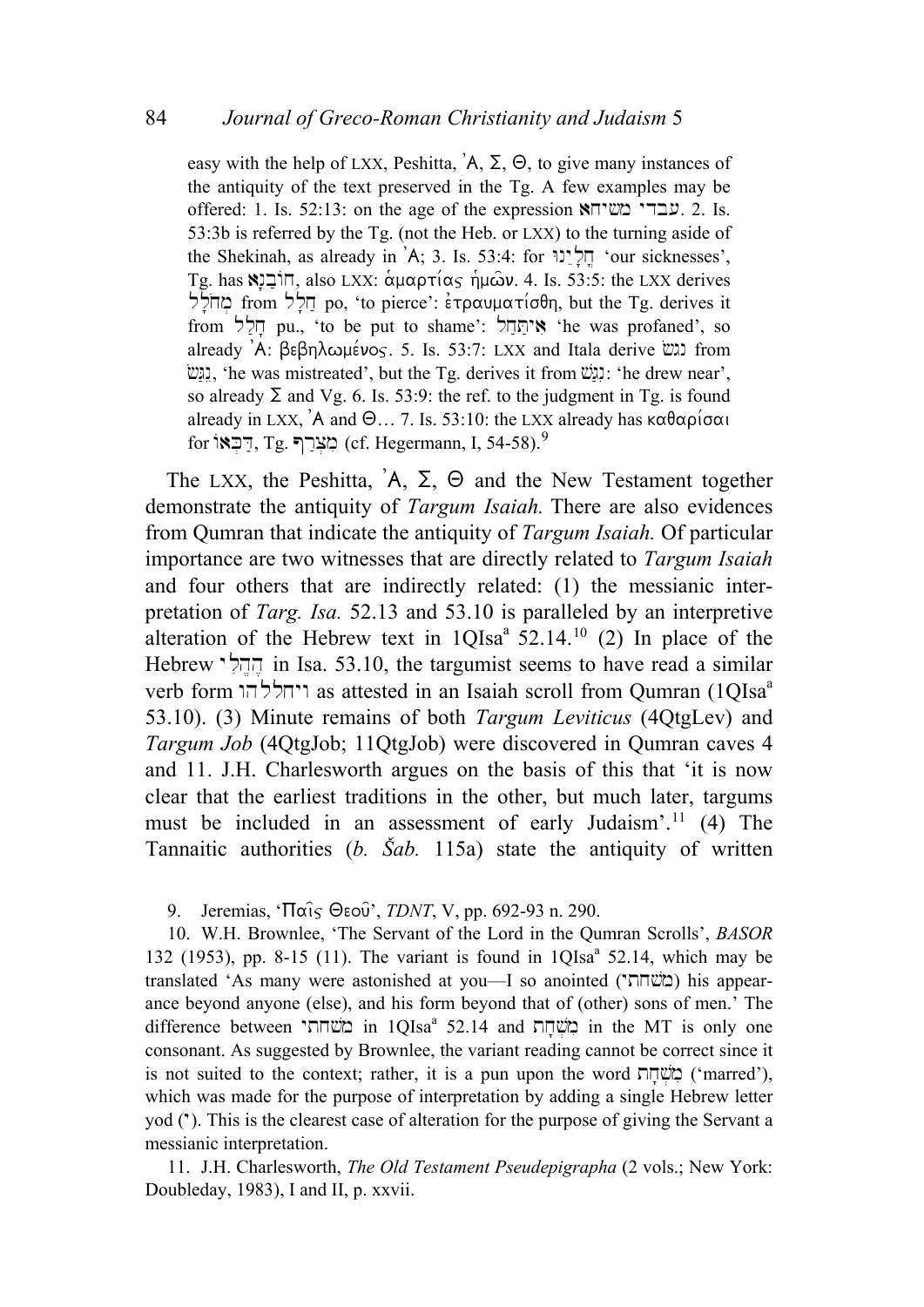Targum. According to Churgin, 'the official Targumim were in a definite shape in the time of R. Akiba' (second century CE), and 'Certain traces in the Targum carry unmistakable evidence of a Babylonian re-cast, which was, however, of a very limited scope', and 'the substance was left untouched'.[12](#page-4-0) (5) The author of the *Habakkuk Scroll* seems to have borrowed his interpretation of Hab. 1.6 directly from the *Targum to the Prophets*. [13](#page-4-1) (6) There is evidence for *Targum Jonathan* at the time of Josephus.<sup>[14](#page-4-2)</sup>

### *An Examination of the Passages Pertaining to Atonement*

#### *Targum Isaiah 53.4a*

In the previous section, I have shown that the traditions in *Targum Isaiah* may have been in circulation prior to the Christian era. In the following section, I will demonstrate that *Targum Isaiah* typologically interprets the Servant's role according to the Levitical atoning sacrifices by examining the selected passages in *Targum Isaiah* pertaining to the concept of atonement. *Targum Isaiah* 53.4a is the first passage to consider in this regard. Juxtaposing the MT and the Targum with the declaratory formula in Lev. 4.20 will show how the Targum made the idea of atonement explicit:

<span id="page-4-0"></span>12. P. Churgin, *Targum Jonathan to the Prophets* (New Haven: Yale University Press, 1927), pp. 19, 42.

<span id="page-4-1"></span>13. N. Wieder, 'Habakkuk Scroll and the Targum', *JJS* 4 (1953), pp. 14-18; W.H. Brownlee, 'The Habakkuk Midrash and Targum of Jonathan', *Journal of Jewish Studies* 7 (1956), pp. 169-86.

<span id="page-4-2"></span>14. R. Marcus, 'Preface' to *Josephus with English Translation* (LCL, 5; Cambridge, MA: Harvard University Press, 1934), p. x.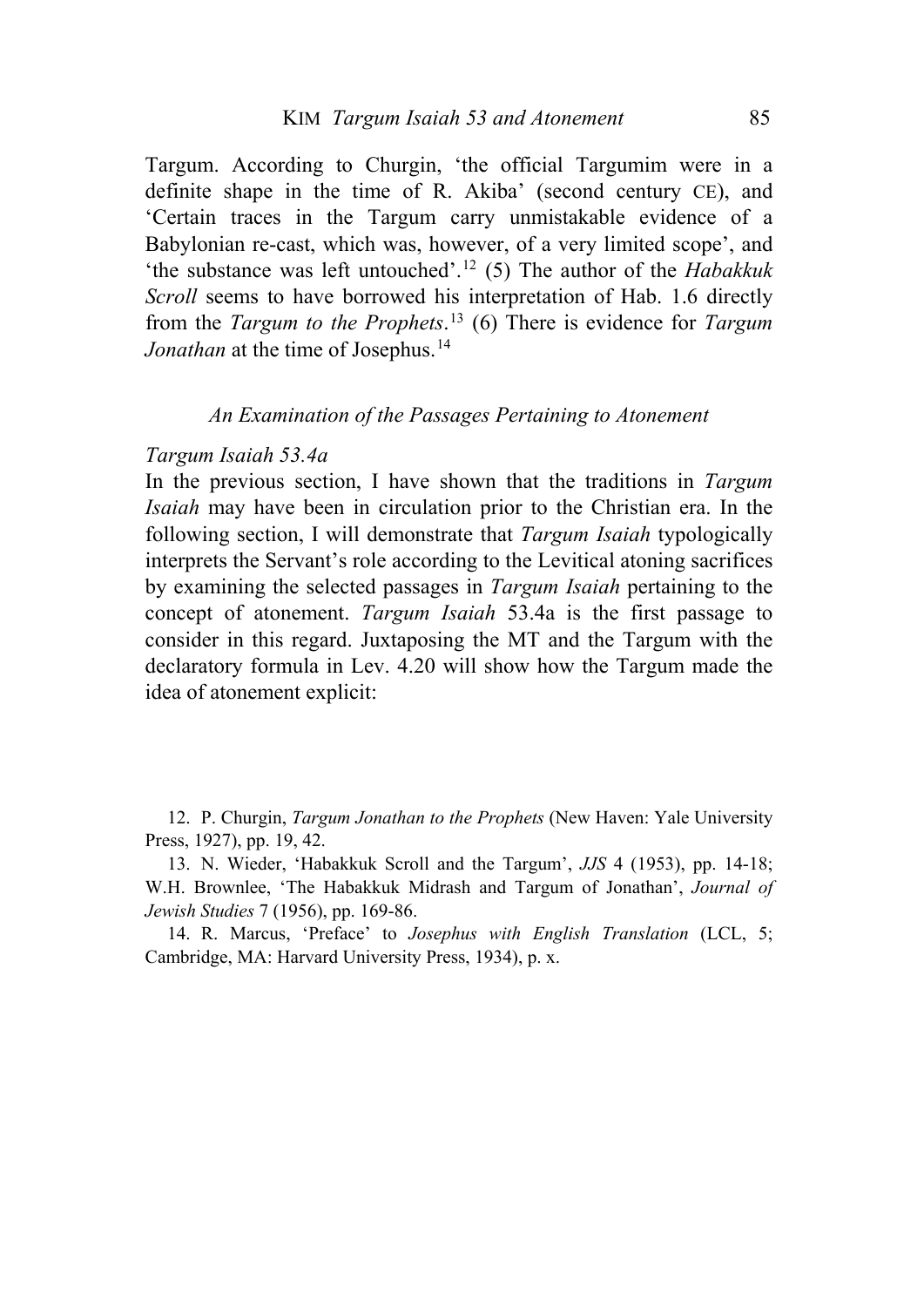| Targ. Onq. Lev.       | Isa. 53.4 <sup>a</sup> MT <sup>16</sup> | Targ. Isa. 53.4 <sup>a17</sup> |  |  |  |
|-----------------------|-----------------------------------------|--------------------------------|--|--|--|
| $4.20h^{15}$          |                                         |                                |  |  |  |
| ויכפר עליהון          | אָבן חֲלָיֵנוּ הוּא נְשָׂא              | בכין על חובנא הוא              |  |  |  |
| כהנא                  |                                         | ירט י                          |  |  |  |
| The priest shall make | and carried our diseases.               | Then he shall pray on behalf   |  |  |  |
| atonement for them    |                                         | of our transgressions          |  |  |  |
| וישתבק להון           | וּמַכְאֹבִינוּ סבְלָם                   | ועויתנא בדיליה ישתבקן          |  |  |  |
| and they shall        | be Surely he has borne our              | and our iniquities shall be    |  |  |  |
| forgiven.             | infirmities                             | pardoned for his sake.         |  |  |  |
|                       |                                         |                                |  |  |  |

Two ideas are assumed here:<sup>[18](#page-5-3)</sup> (1) a close relationship exists between suffering and sins. The Targum treats infirmities and diseases in the Hebrew text as transgressions and iniquities. (2) The Targum wanted to make the implicit idea of atonement in the Hebrew text explicit. As the Targum stands, it clearly identifies the Servant's intercession with priestly atonement, which obtains divine forgiveness. Of particular importance is the targumist's choice of particular parallel expressions in his rendering of the Hebrew text. There is a close affinity between the declaratory formula of *Targ. Onq.* Lev. 4.20b and that of *Targ. Isa.* 53.4a, which seems to be no coincidence. *Targ. Onq.* Lev. 4.20 renders the Hebrew text literally, and agrees with *Targ. Isa.* 53.4a in the second part of the formula. The Servant's vicarious bearing of infirmities is rendered with a phrase identical to *Targ. Onq.* Lev. 4.20 in its crucial verb form  $\ddot{v}$ שהבקן and its meaning, which implies that the Servant's

<span id="page-5-0"></span>15. I use here *Targ. Onq.* Lev. 4.20b to show its correspondence with *Targ. Isa.* 53.4. The consonantal text of Leviticus in *Targum Onqelos* is hereafter quoted from the text adopted by I. Drazin, *Targum Onkelos to Leviticus* (New York: Ktav, 1994). *Targum Onqelos* is very faithful to the Hebrew text, using a woodenly literal translation. One finds none of the free paraphrase or interpretive additions that are found in *Targum Isaiah.* 

<span id="page-5-1"></span>16. Unless otherwise specified, the scriptural quotations are from the NRSV for the English translation, from the *UBSGNT*<sup>4</sup> for the New Testament Greek text, and from Rahlf's edition of the Greek Old Testament, Brenton's translation for the English translation of the LXX, and *BHS* for the Hebrew text.

<span id="page-5-2"></span>17. The consonantal text of *Targum Isaiah* hereinafter is quoted from *Codex Orientalis* 2211 of the British Museum as shown in Stenning's work. As far as the text of *Targ. Isa*. 53 is concerned, both Stenning and Sperber depend primarily upon *Codex Orientalis* 2211 of the British Museum; thus, their texts are virtually the same.

<span id="page-5-3"></span>18 . Hegermann, *Jesaja 53*, p. 77.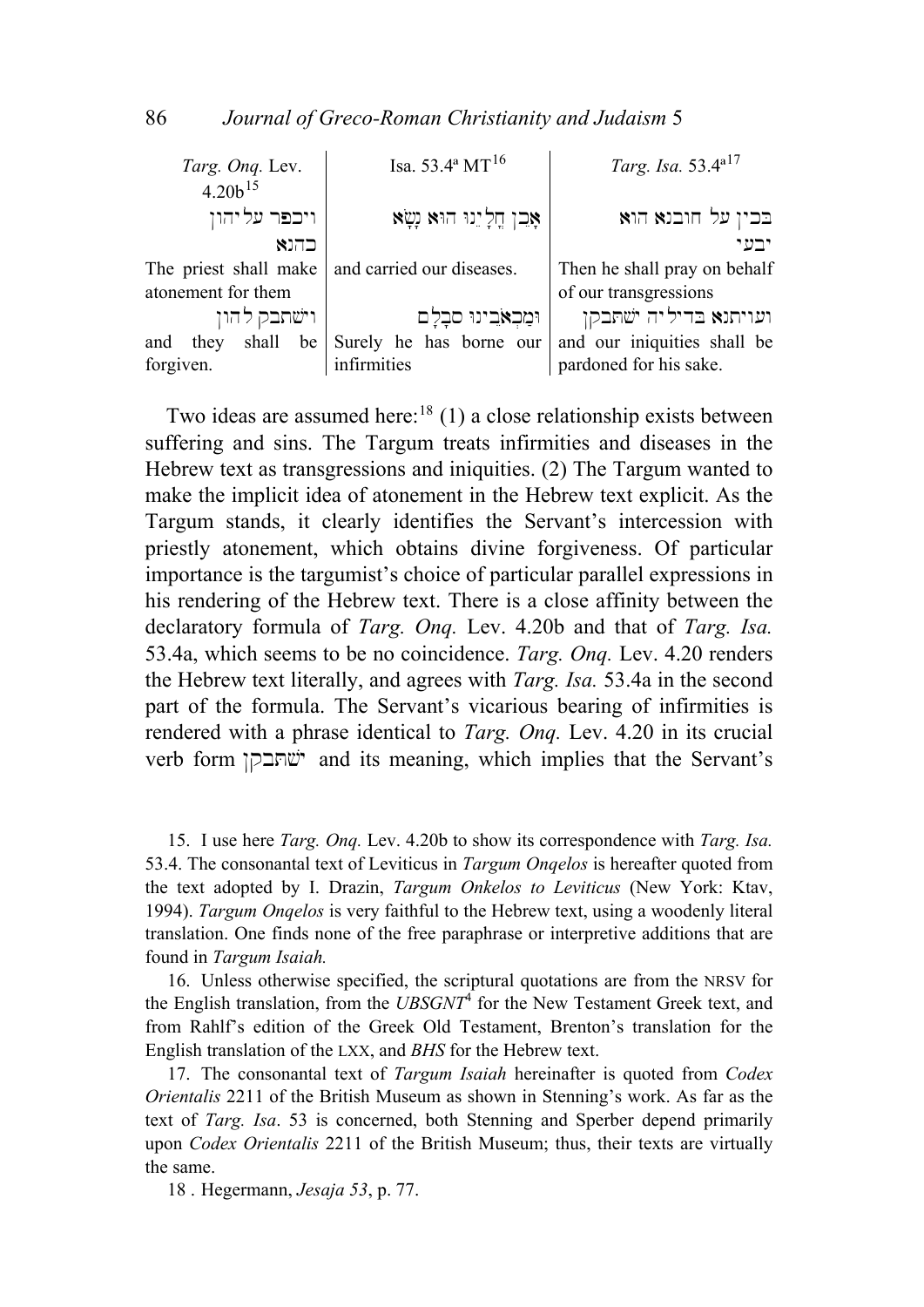role is understood typologically in the same way as Levitical atoning sacrifices.

These ideas seem to reflect an old Jewish tradition that is probably pre-Christian. *Targum Isaiah* agrees with the LXX in its handling of illnesses as transgressions. The LXX renders the Hebrew word  $\forall$  with the Greek  $\alpha\mu\alpha\rho\tau\alpha$  and interprets the whole verse in terms of the Servant bearing the sins of the unnamed 'we'. Furthermore, this understanding of illness as sin is also found in Mk 4.12, which follows *Targ. Isa.* 6.10, and this implies the antiquity of the tradition.<sup>[19](#page-6-0)</sup> Thus, one finds here a pre-Christian tradition that existed in early Judaism.

The observation that *Targ. Isa.* 53.4a has this pre-Christian tradition is very important to our discussion, because the expression, 'our iniquities shall be pardoned for his sake', in *Targ. Isa.* 53.4a (cf. 53.5, 12) finds its closest parallel in the statement 'Your sins are forgiven *for his name's sake*' in 1 Jn 2.12. The verbal correspondences between *Targ. Isa.* 53.4a and 1 Jn 2.12 may indicate the presence of an exegetical tradition that was employed by both. Moreover, this expression in *Targ. Isa.* 53.4a finds its close verbal and conceptual correspondences in the sayings of Jesus when he declares forgiveness of sins to the paralytic ('your sins are forgiven' in Mt. 9.2, 5; Mk 2.5, 9; Lk. 5.20, 23) and the sinful woman (Lk. 7.48). This may imply that this particular expression was used in the early church in connection with Jesus' sin-forgiving ministry in order to express the fulfillment of the Isaianic Servant prophecy.

### *Targum Isaiah 53.5*

*Targ. Isa*. 53.5 reflects the same tradition that interprets illnesses as sins. This verse is particularly important for what it implies about how one obtains divine forgiveness. Juxtaposing *Targ. Isa*. 53.5cd with the MT will elucidate this fact.

Isa. 53.5c-d MT *Targ. Isa.* 53.5c-d  $\mid$ ובאלפניה שלמיה יסגי עלנא  $\mid$ מוסר שלומנו עליו upon him was the punishment that  $\vert$  by his teaching shall his peace be made us whole, multiplied upon us,

<span id="page-6-0"></span>19. Seidelin, 'Ebed Jahwe', p. 212 n. 55; Manson, *Teaching of Jesus*, p. 78; Black, *Aramaic Approach*, pp. 213-14; B. Chilton, 'Four Types of Comparison between the Targumim and the New Testament,' *Journal for the Aramaic Bible* 2 (2000), pp. 163-88 (166-67).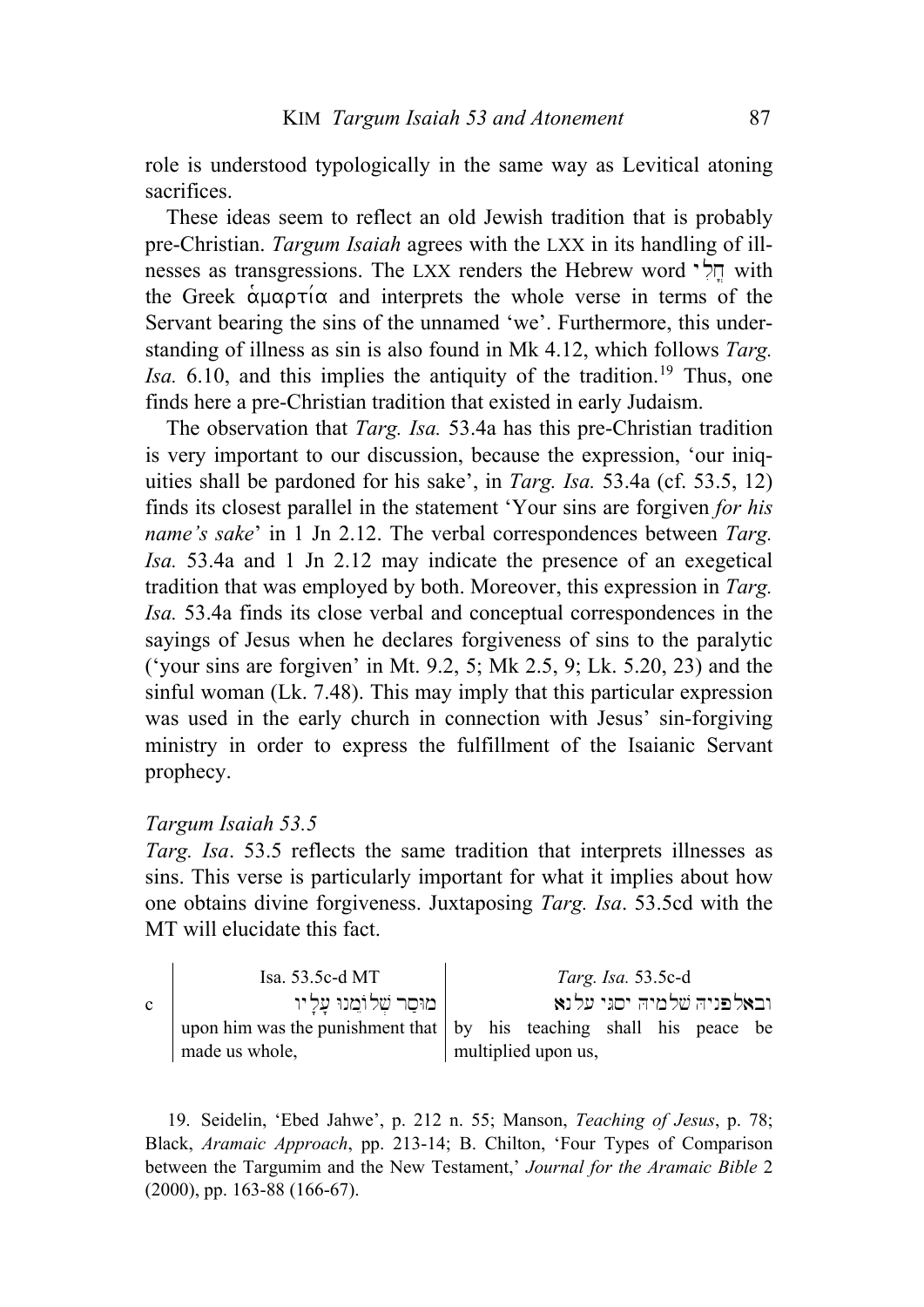| d | ובחברתו נרפא־לנו: | ובדנתנהי לפתגמוהי חובנא                                                  |
|---|-------------------|--------------------------------------------------------------------------|
|   |                   | ישתבקו לנוֹ                                                              |
|   |                   | and by his bruises we are healed.   And by our devotion to his words our |
|   |                   | transgressions shall be forgiven us.                                     |

As in *Targ. Isa.* 53.4, in this section illnesses are understood as sins, because the Hebrew יִרְפָּא־לְנוֹ ('we are healed') is represented by the Aramaic שהבקו לנא ('we are forgiven'). Jeremias contends that this was the result of confusion between the Hebrew  $\mathbb{R}$  $\Box$  ('to heal') and רפה ('to remit').<sup>[20](#page-7-0)</sup> However, that does not seem to be the case here. The same verb **רפא**  $\Box$  was correctly rendered as healing in *Targ. Isa.* 19.22 and  $30.26:^{21}$  $30.26:^{21}$  $30.26:^{21}$  'And the Lord...shall heal them ( $\lceil \cdot \rceil$ )...and shall heal ('יָם') them' *(Targ. Isa.* 19.22); 'and shall heal ('יָם') the sickness of his wound' (*Targ. Isa.* 30.26). In *Targum Isaiah,* the same Aramaic verb כא, שבק is used to render five different Hebrew verbs (עזב, אטוב, א rpk, hcr). The word occurs 23 times in *Targum Isaiah,* all at crucial moments (1.4, 6, 13, 14, 28; 2.6, 9; 5.6; 6.10; 10.3; 17.10, 11; 18.6; 27.9, 10; 28.10; 33.24; 40.2; 53.4, 5, 6, 12). Except when rendering bz(, it means 'to forgive', and, as observed in *Targ. Isa.* 53, the targumist sometimes just adds  $\Box \ddot{v}$  without any warrant from the Hebrew text (1.13; 2.6; 5.6; 17.11; 28.10; 53.4, 6, 12). Thus, the word qb#\$ is used as a *leitwort,* having been deliberately inserted at crucial moments to reflect the targumist's theological emphasis on divine forgiveness.

The manner of obtaining divine forgiveness in v. 5 differs from v. 4 in the Targum. Whereas in v. 4 sin is said to be 'forgiven for his sake', in v. 5 it is said to be 'forgiven by their devotion to the Servant's words of teaching'. Two principal questions arise about the mode of divine forgiveness in *Targ. Isa.* 53.4-5.

One is about the exegetical practice of the targumist: How was he able to interpret *Targ. Isa.* 53.5c-d the way he did? The answer to this question is that the Hebrew מוסר can be interpreted as 'teaching'. In *Targ. Isa.* 53.5c, the targumist understood the Hebrew מוּםר as 'teaching', which is frequently the correct meaning, but not in this context. Only atomistic exegesis can understand מוּםַר as the targumist did, but he did employ even more atomistic exegesis to interpret the Hebrew

<sup>20.</sup> Jeremias, 'Παις Θεού', *TDNT*, V, p. 692 n. 290.

<span id="page-7-1"></span><span id="page-7-0"></span><sup>21.</sup> J.B. Van Zijl, *A Concordance to the Targum of Isaiah* (Missoula: Scholars Press, 1979), p. 185.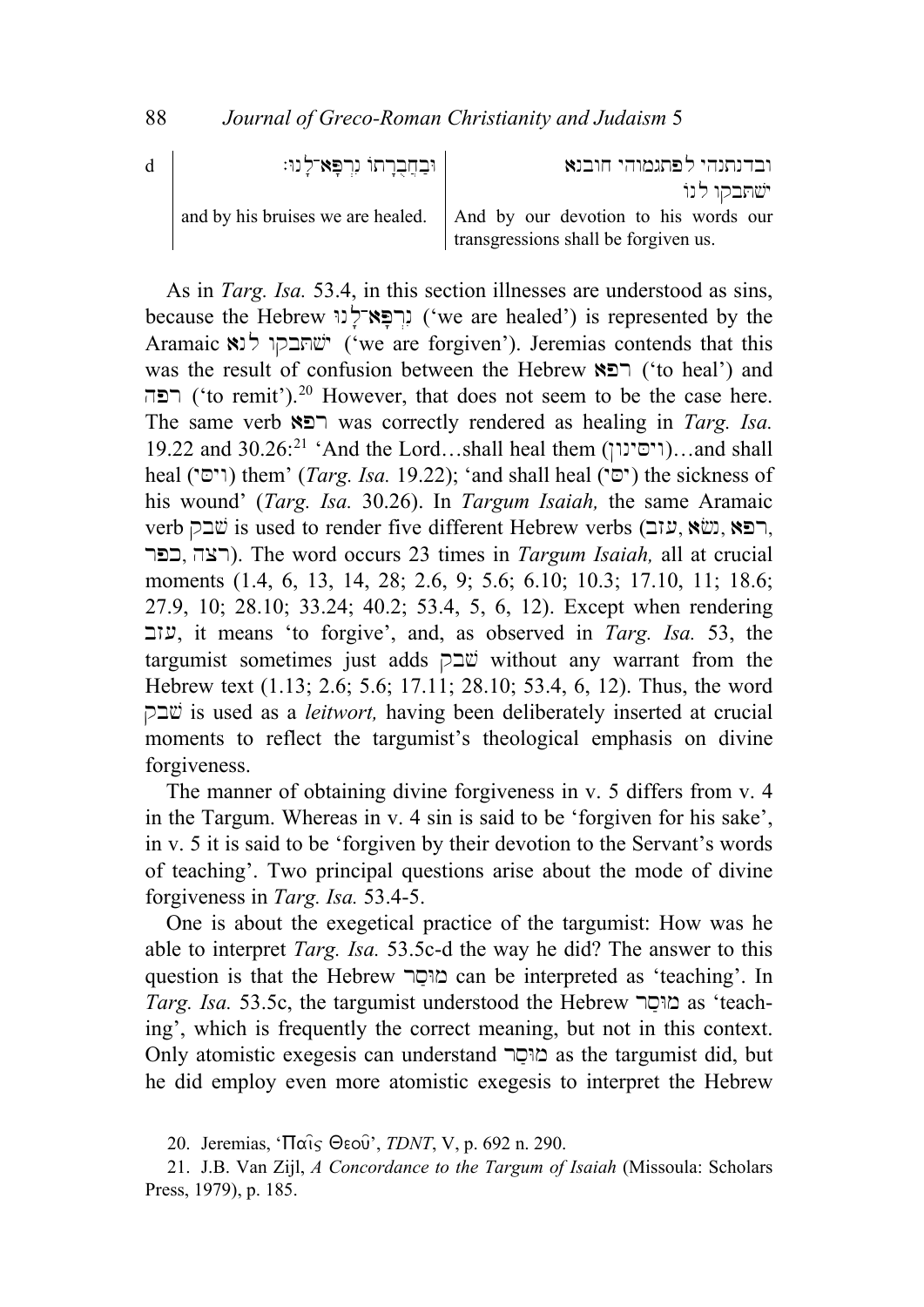הברחוֹ as 'by our devotion to his words' in 53.5d. The Targum seems to have achieved this result by altering the vocalization of בחברתו בְחֲבְרְתוֹ ('in his company'—through which we gather around him and he is with us), taking the root from חֲבְרָה 'company, companion' (Job  $34.8$ ).<sup>[22](#page-8-0)</sup>

The second question, about the mode of divine forgiveness in *Targ. Isa.* 53.4 and *Targ. Isa.* 53.5, is: Why did the targumist use different expressions in the two verses? He seems to have introduced two steps of salvation here: (1) Eschatological forgiveness is decisively granted with the coming restoration of Israel that is totally by grace mediated through the Servant. (2) After this decisive forgiveness and the restoration of covenant fellowship with YHWH, divine forgiveness will continue to be granted to those who remain in fellowship with the Servant through his teaching in the covenant community. As discussed, the rendering of *Targ. Isa.* 53.5d may represent a different vocalization of the Hebrew text, thus reading בחברתו ('in his company') instead of the MT's הברה ('by his bruise'). The Hebrew חברה can also mean 'union' or 'ally' or 'fellowship', and its meaning is identical to the Greek koiv $\omega$ v $\alpha$ . The same idea may lie behind the use of the Greek κοινωνία in 1 Jn 1.3, 6, 7 and the eucharistic tradition in Paul (1 Cor. 10.16-17; 11.25; cf. 1.9; 2 Cor. 6.14; 8.4; 9.13), and Paul's doctrine of union with Christ.

#### *Targum Isaiah 53.6c*

Although people are forgiven for the Servant's sake, it is ultimately YHWH who grants this forgiveness. *Targ. Isa.* 53.6c presents this idea of divine sovereignty:

| Isa. 53.6c MT                              | Targ. Isa. 53.6c                                                                   |
|--------------------------------------------|------------------------------------------------------------------------------------|
| וַיהוָה הִפְּגִיעַ בּוֹ אֵת עֲוֹן כְלָנוּ: | ומן קדם יהוה הות רעוא                                                              |
|                                            | למשבק חובי כולנא בדיליה                                                            |
|                                            | and the LORD has laid on him the iniquity   but it was the Lord's good pleasure to |
| of us all.                                 | forgive the transgressions of us all for his                                       |
|                                            | sake.                                                                              |

Three observations are in order here. (1) The expression 'lay the iniquity on him' was clearly understood by the targumist in the sense of an atonement that produces divine forgiveness. Here we find again the

<span id="page-8-0"></span>22. Seidelin, 'Ebed Jahwe', p. 213; Hegermann, *Jesaja 53*, p. 81.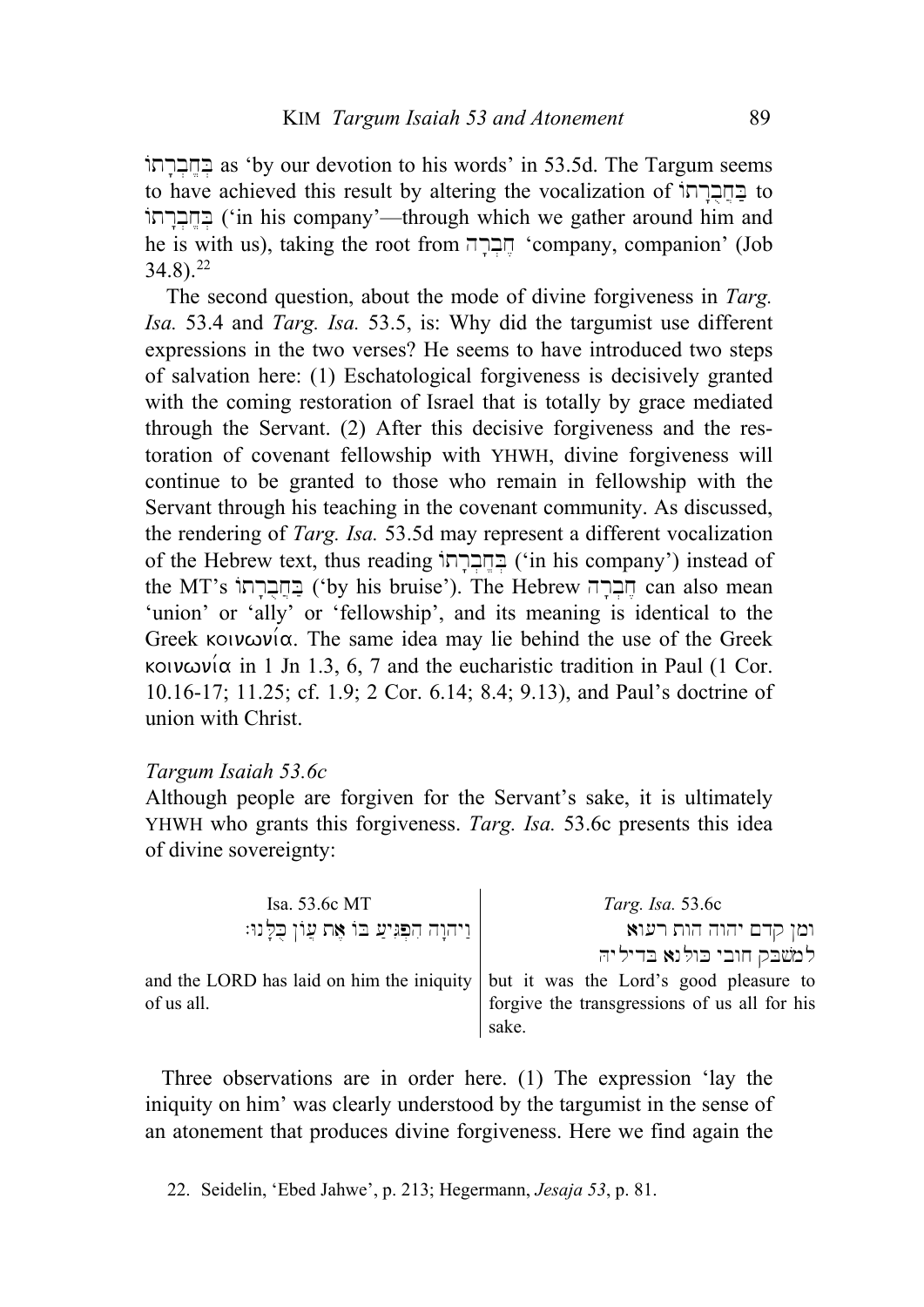Targum's interpretive paraphrase (associative translation) of the Servant's atoning ministry to obtain divine forgiveness, as in v. 4 and v. 5 (and also in v. 12). By associative translation, I mean a translation technique used by the translator to render a phrase in the *Grundtext* by employing a similar phraseology in a parallel text.<sup>[23](#page-9-0)</sup> As has been argued, the declaratory formula 'the priest shall make atonement for them and they shall be forgiven' (Lev. 4.20, 26, 31; 5.10, 13, 16, 18; 6.7) lies behind this interpretation. For the targumist, atonement is identical to divine forgiveness since atonement is followed by divine forgiveness, but one cannot be sure how he understood  $\mathcal{F}$ הפגיע: whether in the sense of *bonam partem* ('YHWH let the intercession be upon him concerning the iniquity of us all') or in the sense of *malam partem* ('YHWH laid the iniquity of us all upon him').<sup>[24](#page-9-1)</sup> In the former case, it is difficult to interpret the accusative case of  $\gamma$ . Either way, the targumist surely understood the Servant's ministry in the sense of the atoning sacrifices in Leviticus. (2) By adding the phrase 'for his sake', the targumist strikes the same note that the Servant is mediator of atonement. (3) Of four occurrences of the verb  $\Box \Box \ddot{\mathcal{L}}$  in *Targ. Isa.* 53, this is the only place where it is found in the active voice with YHWH as its subject the way it is in the New Covenant forgiveness passage of Jer. 31.34. Clearly the emphasis here is on divine initiative in forgiveness and the goodness of YHWH's will towards his people.

#### *Targum Isaiah 53.10*

In *Targ. Isa.* 53.10, the Servant's sufferings are transferred to the remnant of his people, and the sufferings are interpreted as YHWH's atoning action.

|   | Isa. 53.10 MT                 | Targ. Isa. 53.10                                                             |
|---|-------------------------------|------------------------------------------------------------------------------|
| a | ניהוָה חָפִץ דַּבְאוֹ הֶחֱלִי | ומן קדם יהוה הות רעוא                                                        |
|   |                               | למצרף ולדכאה ית שארא דעמיה                                                   |
|   |                               | Yet it was the good pleasure of the   And it was the Lord's good pleasure to |
|   | LORD to crush him with pain.  | refine and to purify the remnant of his                                      |
|   |                               | people,                                                                      |

<span id="page-9-1"></span><span id="page-9-0"></span>23. M.L. Klein, 'Associative and Complementary Translation in the Targumim', *Eretz-Israel* 16 (1982), pp. 134-40.

24. Hegermann, *Jesaja 53*, p. 82.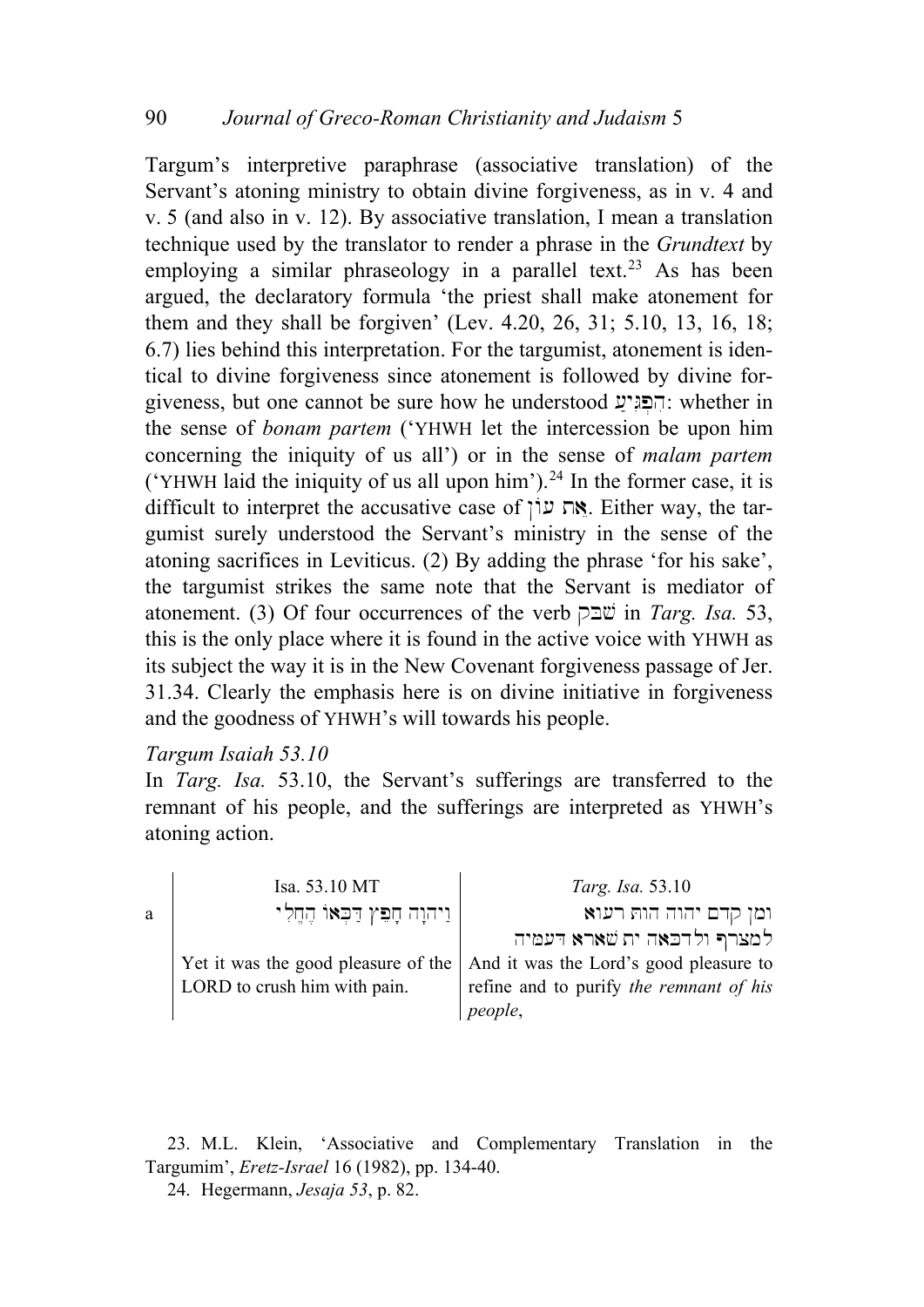| b            | אם־תּשׂים אשם ו                      | בדיל לנקאה מחובין נפשהון                        |
|--------------|--------------------------------------|-------------------------------------------------|
|              | יִרְאֵה זֶרֵע                        | יחזון במלכות משיחהון יסגון בנין                 |
|              |                                      |                                                 |
|              | When you make his life an offering   | in order to cleanse their soul from sin.        |
|              | for sin, he shall see his offspring, | They shall look upon the kingdom of             |
|              |                                      | <i>their Messiah</i> , they shall multiply sons |
|              |                                      | and daughters,                                  |
| $\mathbf{c}$ | יאריד יטים                           | יומי                                            |
|              |                                      |                                                 |
|              | and shall prolong his days;          | they shall prolong days,                        |
| d            | וִחֵפִּץ יִהוָה בִיָדוֹ יִצְלָח:     | ועבדי אוריתא דיהוה                              |
|              |                                      | ברעותיה יצלחון                                  |
|              | through him the good pleasure of     | and they that perform the law of the            |
|              | the LORD shall prosper.              | Lord shall prosper in his good pleasure.        |

This verse may well be called a showcase of violent wresting of the Hebrew text to remove elements of vicarious suffering from the Servant's role, but what concerns one the most are the variant readings behind *Targ. Isa.* 53.10 and their implications for divine forgiveness.<sup>[25](#page-10-0)</sup>

Two variant readings may lie behind the rendering of *Targ. Isa.* 53.10a, which consistently describes the sufferings of Israelites as YHWH's gracious way of atoning for their sins: (1) Like the LXX kαθαρίσαι, *Targ. Isa.* 53.10a has כמצרף ('to refine, cleanse') for  $\vec{r}$ דבאו which is then understood by the targumist as an Aramaism.<sup>[26](#page-10-1)</sup> (2) In place of the Hebrew ויחללהו the similar verb form ויחללהו seems to have been read by the targumist, as attested in an Isaiah scroll from Qumran  $(1QIsa<sup>a</sup> 53.10)$ . *Targ. Ong.* Lev. 1.9 translates יחלל with  $\dot{Q}$  in the sense of 'to wash', which suggests that the targumist read something  $\mathbf{R}$ וחללהו or ויחללהו (inf. Piel) in his *Grundtext* and rendered it in the sense of 'to wash'.<sup>[27](#page-10-2)</sup> Thus, the targumist translated the verse to mean that the sufferings of the remnant of Israel are all atoning acts of cleansing.

<span id="page-10-0"></span>25. Both the sufferings and the rewards of the Servant are transferred to the people of Israel, and the importance of obeying the law is emphasized as the essence of religion. Both features are characteristic of current interpretation of the Jewish schools.

26. Hegermann, *Jesaja 53*, p. 88.

<span id="page-10-2"></span><span id="page-10-1"></span>27. Hegermann, *Jesaja 53*, p. 87; North, *Suffering Servant*, p. 231; A. Sperber (ed.), *The Bible in Aramiac* (5 vols.; Leiden: Brill, 1959-73), I, p.165.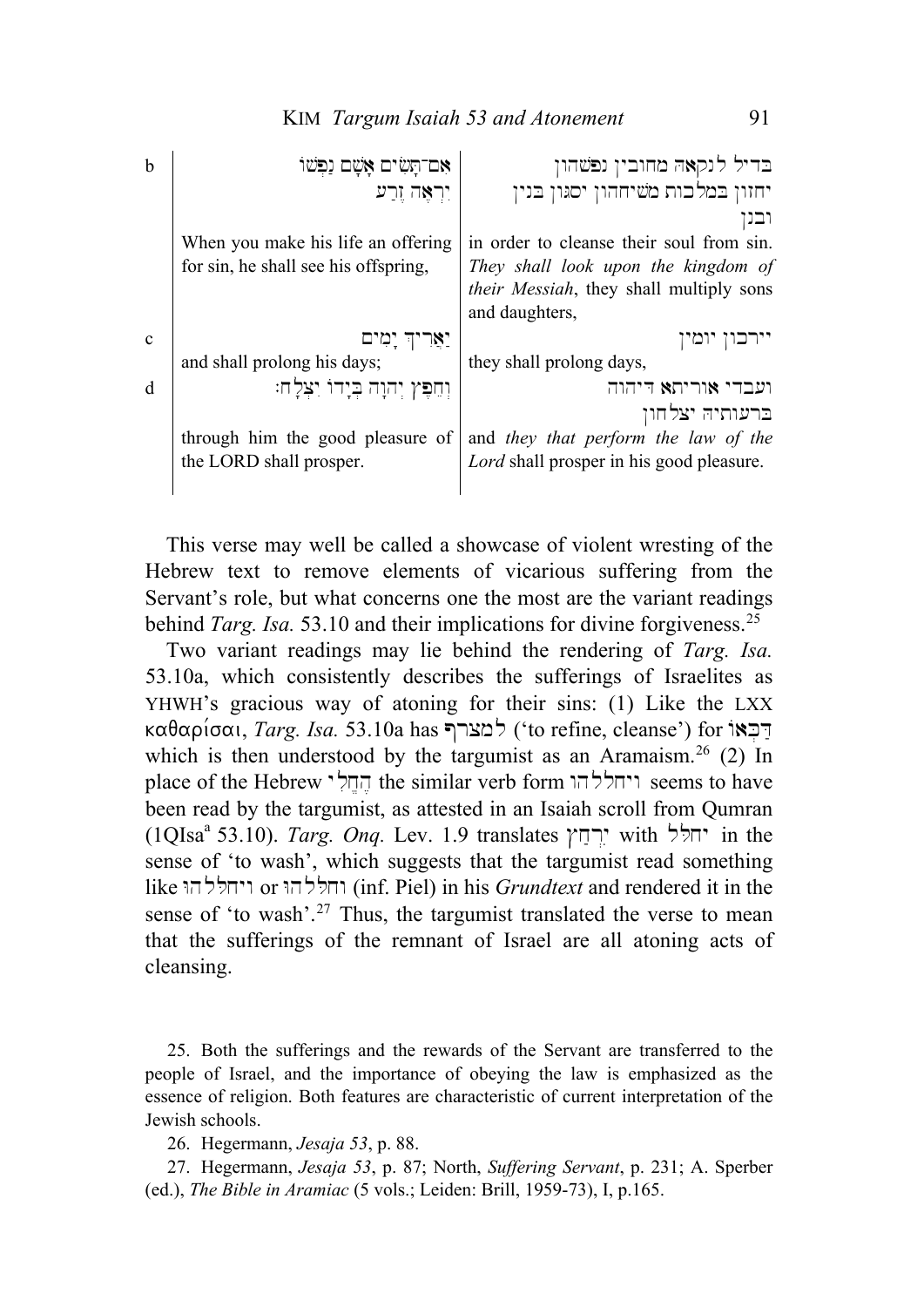Significantly, the LXX agrees that this verse refers to divine cleansing. That implies the antiquity of this tradition.<sup>[28](#page-11-0)</sup> Thus, one may perhaps have here an old interpretive tradition whose trace is still left.

The purpose of divine cleansing is further expressed as divine forgiveness in *Targ. Isa.* 53.10b: בדיל לנקאה מחובין נפשהון. This is clearly reminiscent of the declaratory formula of Lev. 16.30. Two principal questions arise concerning *Targ. Isa.* 53.10b: (1) How did the Targum draw this meaning from the Hebrew text? (2) Is there any particular relationship between *Targ. Isa.* 53.10a-b and the sin offering on the Day of Atonement?

The first question has to do with the exegetical practices of the targumist. There may be multiple answers to the question. The targumist may have had a *Grundtext* with a variant reading, **מאת ש**<sup>2</sup> instead of שים חש"ם.<sup>[29](#page-11-1)</sup> However, it is not likely, because the construction  $\ddot{w}$ מאה does not agree with the general rule that the preposition  $\Box$ ('from being with') takes a personal pronoun or person as its object in the Hebrew Old Testament.[30](#page-11-2) It is more probable that the targumist understood the Hebrew expression השבחת figuratively and rendered it with החובין נפשהון (in order to *cleanse their soul from sin*'). This choice of understanding *אם*־תֲשִׂים Mas 'to cleanse their soul from sin' is very important in that the former results in the latter in the sin offering on the Day of Atonement. This particular interpretation shows that  $\Box$  was understood in the sense of a sin offering that results in cleansing from sin (as on the Day of Atonement). This brings us to the second question.

Juxtaposing Isa. 53.10a-b with Lev. 16.30 shows how they correspond:

<span id="page-11-0"></span>28. Dalman, *Messias*, p. 67; Hegermann, *Jesaja 53*, p. 88; Jeremias, ' $\Pi$  $\alpha$ is Qeou=', *TDNT*, V, p. 693 n. 290.

29. Hegermann, *Jesaja 53*, p. 88.

<span id="page-11-2"></span><span id="page-11-1"></span>30. W. Gesenius and F. Buhl, *Hebräisches und Aramäisches Handwörterbuch über das Alte Testament* (Berlin: Springer-Verlag, 1949), XVII, p. 77.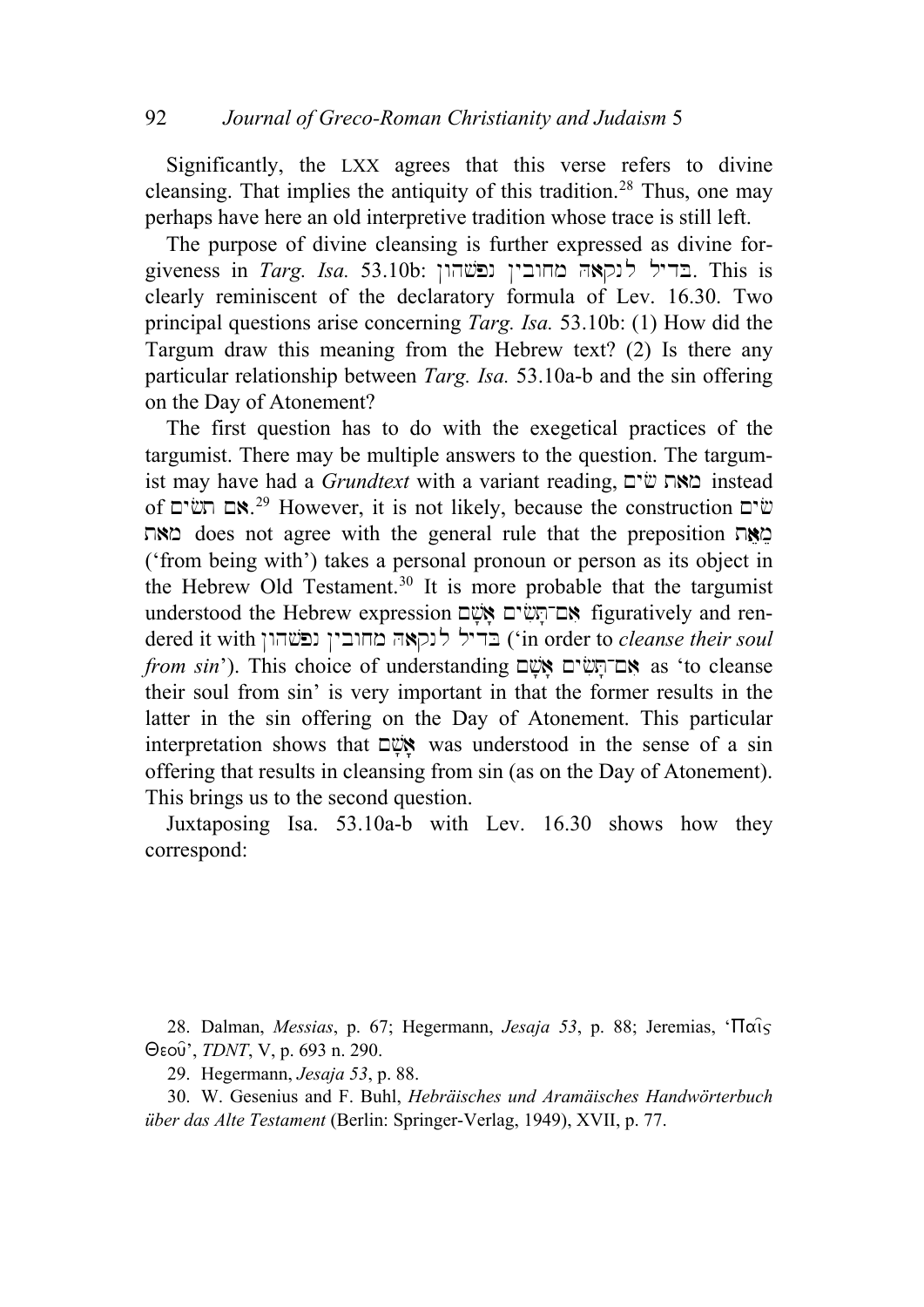| Lev. $16.30^{31}$       | Targ. Ong. Lev. 16.30   | Targ. Isa. 53.10a-b                                                             |
|-------------------------|-------------------------|---------------------------------------------------------------------------------|
| יִכְפֵּר עֲלֶ יִכֶם     | יכפר עליכון             | רעוא למצרף ולדכאה                                                               |
| לִטְהֵר אֶתְכֶם         | לדכאה יתכון             | ית שארא דעמיה                                                                   |
|                         |                         |                                                                                 |
|                         |                         | atonement shall be made   atonement shall be made   to refine and to purify the |
| for you, to cleanse you | for you, to cleanse you | remnant of his people                                                           |

Lev. 16.30 and *Targ. Isa.* 53.10a-b agree in their use of such terms as cleansing from sin, and in identifying the beneficiaries of this cleansing as Israelites. This agreement points to a tradition that interpreted Isaiah 53 in terms of the sin offering on the Day of Atonement. Thus, in its treatment of the Servant's vicarious roles, *Targ. Isa*. 53 seems to have used all three of the crucial expressions of divine forgiveness in the Old Testament: (1) the declaration of the Levitical atoning sacrifices in Lev. 4.20, etc. (*Targ. Isa.* 53. 4, 12); (2) that of the sin offering on the Day of Atonement (v. 10); and (3) YHWH's promise of divine forgiveness in Jeremiah's New Covenant passage (v. 6). By transferring the sufferings of the Servant to the remnant of his people, the targumist identifies the sufferings with the sin offering on the Day of Atonement. A difference between these two is present only in the immediate nature of atonement in the Targum, where YHWH is the one who cleanses them.

The rest of *Targ. Isa.* 53.10 is a typical example of the targumist's rendering of the Hebrew text to harmonize the teaching of the prophet with the current interpretation of the Jewish schools. His emphasis on the messianic kingdom and obedience to the law as the basis for religion is clearly shown in his interpretive additions:  $32$  'the kingdom of their Messiah' in *Targ. Isa.* 53.10b and 'perform the law of the Lord' in *Targ. Isa.* 53.10d.

#### *Targum Isaiah 53.12*

With regard to the New Testament concept of atonement, *Targ. Isa.*  53.12 is particularly important in three respects: (1) It still contains a statement that the Servant had submitted to death. Elsewhere, the targumist does away with the sufferings of the Servant-Messiah as observed in *Targ. Isa.* 53.7, 10, in which 'the exaltation of the Servant

<span id="page-12-1"></span><span id="page-12-0"></span>31. Lev. 16.30 is a later version of the declaratory formula for divine forgiveness used in atoning sacrifices in Leviticus (4.20, 26, 31, 35; 5.10, 13, 16, 18, 26; 19.22) and Numbers (15.25, 26, 28).

32. Chilton, *Glory of Israel*, pp. 99-100.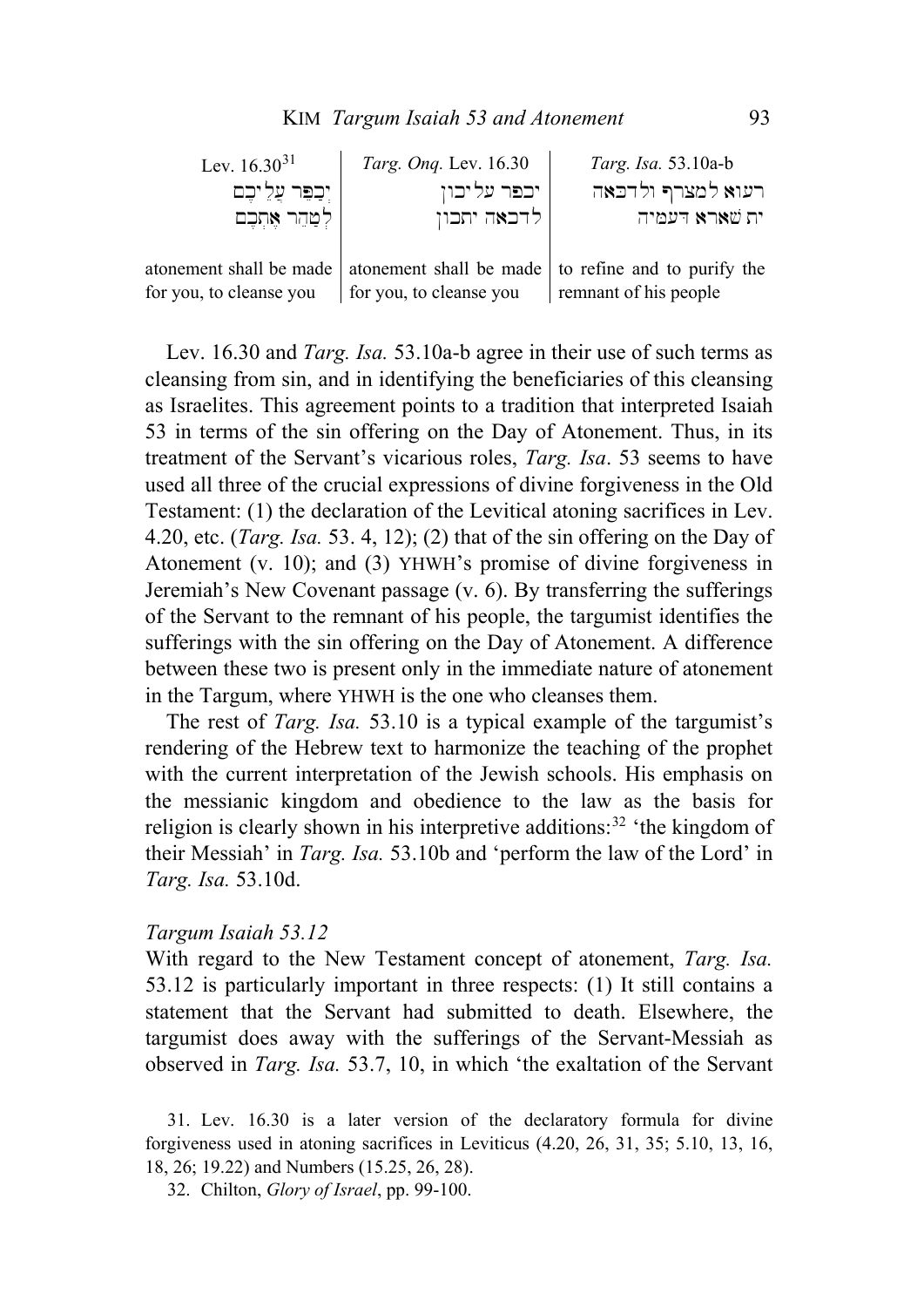is applied to the messiah, but his sufferings fall in part upon Israel, in part upon the Gentiles'.<sup>[33](#page-13-0)</sup> How this statement was left unchanged, when all similar statements had been interpreted away, is difficult to say. Scholars offer a variety of explanations for this inconsistency.<sup>[34](#page-13-1)</sup> (2) Again, the Servant's sin bearing (Isa. 53.12e) and his intercessory ministry (vv. 12-13) in the Hebrew text are replaced with his intercession for sinners (*Targ. Isa.* 53.12e) and divine forgiveness in the passive voice (vv. 12-13), respectively, in *Targum Isaiah*. (3) *Targ. Isa.* 53.12-13 changes the tense of the Hebrew text from the past to the future. Juxtaposing *Targ. Isa.* 53.12 with the MT shows how the targumist understood the Hebrew text:

|              | Isa. 53.12 MT                            | Targ. Isa. 53.12                         |
|--------------|------------------------------------------|------------------------------------------|
| a            | לֶבֵן אֲחַלֶּקְ־לוֹ בָרַבִּים            | בכי אפליג ליה ביזת עממין                 |
|              |                                          | סגיאין וית נכסי כרכין תקפין              |
|              | Therefore I will allot him a portion     | Then will I divide unto him the spoil of |
|              | with the great,                          | many peoples and the riches of strong    |
|              |                                          | cities                                   |
| $\mathbf b$  | וְאֶת־עֲצוּמִים יְחַלֵּק שָׁלָל          | יפליג עדאה חלף                           |
|              | and he shall divide the spoil with       | he shall divide the booty,               |
|              | the strong,                              |                                          |
| $\mathbf{c}$ | תַּחַת אֲשֵׁר הֵעֲרָה לַמָּוֵת נַפִּשׁוֹ | דמסר למותא נפשיה                         |
|              | because he poured out himself to         | because he delivered his soul unto death |
|              | death                                    |                                          |
| d            | ואת־פֹּשְׁעִים נִמְנַה                   | וית מרודיא שעביד לאוריתו                 |
|              | numbered<br>with<br>the<br>and<br>was    | and subjected the rebellious to the law; |
|              | transgressors;                           |                                          |
| e            | וְהוּא חֵמְא־רַבִּים נָשָׂא              | והוא על חובין יבעי                       |
|              | yet he bore the sin of many,             | and he shall make intercession for many  |
|              |                                          | transgressions,                          |
| $\mathbf{f}$ | וִלַפֹּשִׁעִים יַפְגִיעַ:                | ולמרודיא ישתביק ליה                      |
|              | intercession for the<br>made<br>and      | and the rebellious shall be forgiven for |
|              | transgressors.                           | his sake.                                |

*Targum Isaiah* 53.12c may be considered an old tradition still left untouched, since that statement of suffering agrees with the Hebrew

33. Chilton, *Glory of Israel*, p. 91.

<span id="page-13-1"></span><span id="page-13-0"></span>34. Dalman, *Messais*, pp. 48-49; Jeremias, ' $\Pi$ αις Θεού', *TDNT*, V, p. 695; Seidelin, 'Ebed Jahwe', p. 215; Hegermann, *Jesaja 53*, pp. 91-92; Aytoun, 'Servant', p. 177.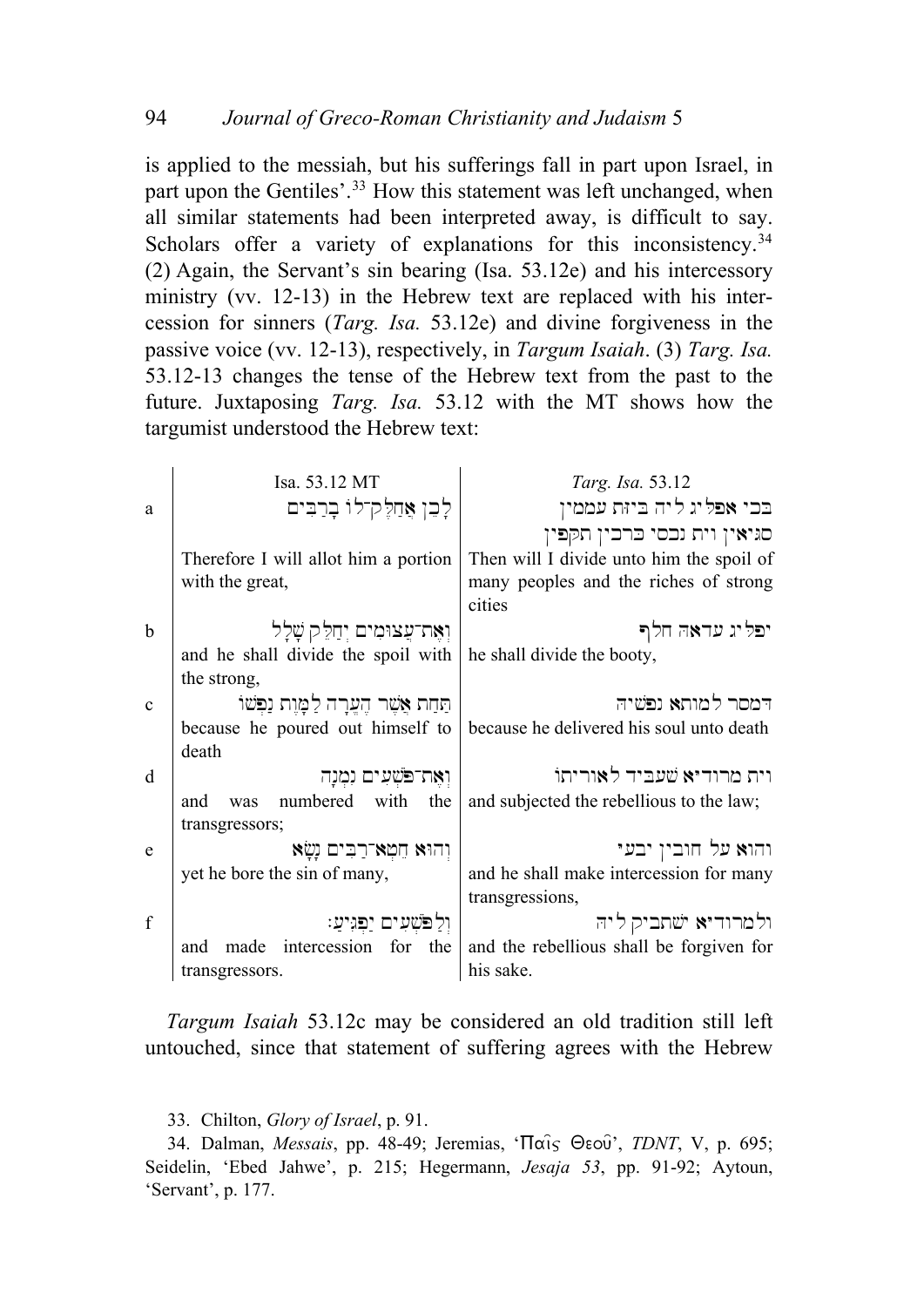text.<sup>[35](#page-14-0)</sup> The Hebrew הערה in the MT means literally 'he poured out', and is correctly rendered by the Aramaic semantic equivalent  $\sim$  So. why did the later redactor leave this particular verse untouched? Jeremias suggests that the passage was left untouched because it does not necessarily imply that death has taken place; willingness to face the danger of death might be all that is intended.<sup>[36](#page-14-1)</sup> In other words, the redactor read it figuratively and left it untouched. However, that does not seem likely. *Targum Isaiah* characteristically avoids the literal translation of many figures of speech. When the figurative language of the prophet is not indicated by the preposition 'like' or 'as', the targumist gives an explanatory paraphrase.<sup>[37](#page-14-2)</sup> After paraphrasing all similar expressions, why did he leave this crucial one untouched? K. Koch explains that the targumist wanted to translate the sacred text faithfully, but was not sure what the passage meant, and so left it open to various interpretations.<sup>[38](#page-14-3)</sup> Agreeing with Hegermann, Chilton considers it 'far more plausible to suppose that the meturgeman, who was unperturbed by Christian claims, was influenced by primitive messianology as he rendered the MT'.[39](#page-14-4)

The choice of alternative expressions in *Targ. Isa.* 53.12e-f seems to reflect a tradition that typically interpreted the Servant's role in Isaiah 53 in accordance with the atoning sacrifices in the Levitical sacrificial system. Compare both Isa. 53.12 and *Targ. Isa.* 53.12 with Lev. 4.20:

| <i>Targ. Ong. Lev.</i> 4.20b                               |  |                    |  | Isa. 53.12e-f MT             |                                                                         |  | Targ. Isa. 53.12e-f |                     |                        |  |  |
|------------------------------------------------------------|--|--------------------|--|------------------------------|-------------------------------------------------------------------------|--|---------------------|---------------------|------------------------|--|--|
|                                                            |  | ויכפר על יהון כהנא |  |                              | וְהוּא חֵמָא־רַבִּים נָשָׂוֹ                                            |  |                     | והוא על חובין יבעי  |                        |  |  |
| The priest shall make $\vert$ yet he bore the sin of many, |  |                    |  |                              | and he shall make intercession                                          |  |                     |                     |                        |  |  |
| atonement for them,                                        |  |                    |  |                              | for many transgressions,                                                |  |                     |                     |                        |  |  |
| ' וישתבק להון                                              |  |                    |  | ן וְלַפֹּשְׁעִים יַפְּגִיעַ: |                                                                         |  |                     | ולמרודיא ישתביק ליה |                        |  |  |
|                                                            |  |                    |  |                              | and they shall be and made intercession for and the rebellious shall be |  |                     |                     |                        |  |  |
| forgiven.                                                  |  |                    |  | the transgressors.           |                                                                         |  |                     |                     | forgiven for his sake. |  |  |

Again, the emphasis in *Targum Isaiah* is on the intercessory ministry of the Servant and the consequent divine forgiveness, which are

- 35. Hegermann, *Jesaja 53*, p. 92.
- 36. Jeremias, 'Παίς Θεού', *TDNT*, V, p. 694 n. 301.
- 37. Stenning, *Targum of Isaiah*, p. xiii.
- <span id="page-14-4"></span><span id="page-14-3"></span><span id="page-14-2"></span><span id="page-14-1"></span><span id="page-14-0"></span>38. K. Koch, 'Messias und Sündenvergebung in Jesaja 53-Targum', *JSJ* 3 (1972), pp. 117-48 (148).
	- 39. Chilton, *Glory of Israel*, p. 92.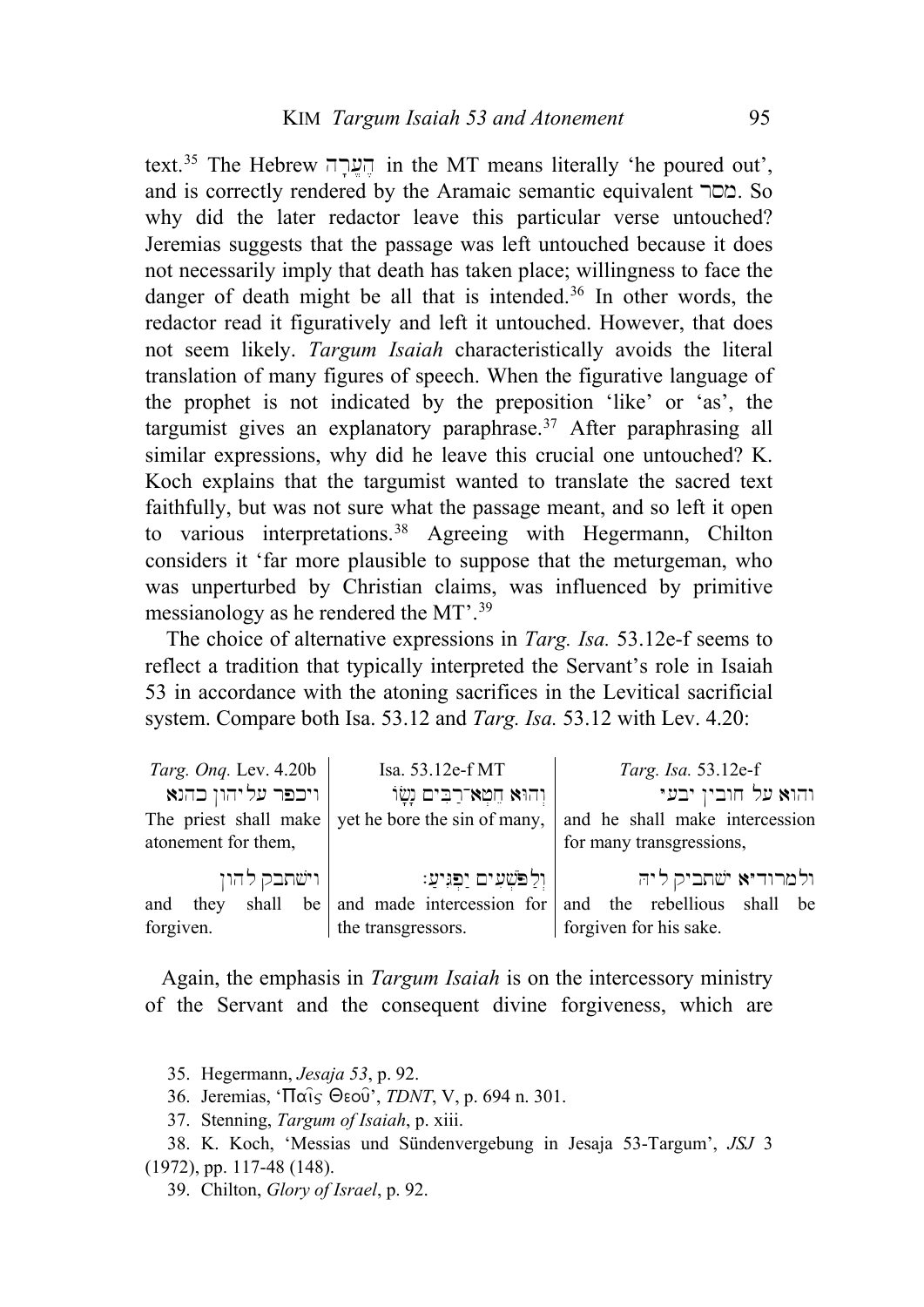expressed in the imperfect tense (future). This change of tense may be explained in two ways: (1) The targumist harmonized it with Lev. 4.20b. The expression qybt#\$y occurs in both Lev. 4.20 and *Targ. Isa.* 53.4, 5, 12. (2) He wanted to emphasize the eschatological nature of messianic intercession for sinners. Whatever the motive of the targumist may have been, Isa. 53.12-13 was certainly understood as referring to the future intercession of the Messiah for sinners.<sup>[40](#page-15-0)</sup> Also, Aquila and Theodotion render Isa. 53.12-13 with the future tense. Thus, *Targ. Isa.* 53.12-13 may have preserved a pre-Christian tradition. This tradition may lie behind the New Testament passages that describe the role of Christ as intercessor for sinners (1 Jn 2.1-2:  $\kappa \alpha \hat{i} \times \hat{\alpha} \hat{i} \times \hat{j} \times \hat{k}$ παράκλητον έχομεν πρός τον πατέρα 'Ιησούν Χριστον δίκαιον [עֲדִיק] Isa. 53.11c] και αυτός ιλασμός εστιν περι των αμαρτιων  $\boxed{\Box w}$  Isa. 53.10b; περί αμαρτίας Isa. 53.10b LXX]; Rom. 8.34:  $\frac{1}{2}$ εντυγχανει υπέρ ήμων; Heb. 7.25: είς το εντυγχανειν υπέρ  $α*υ*τ<sub>ω</sub>*υ*).$ 

## *Summary and Conclusion*

In my attempt to establish a reference point for the origin of the New Testament concept of atonement, I have examined the selected passages in *Targum Isaiah*. The Targum has been seen to be important, with reference to the interpretation of the Servant passage and to the New Testament concept of atonement, in three respects: (1) *Targum Isaiah* had authoritative status, representing authoritative views before and during the period of the early church. (2) It probably provides the earliest messianic interpretation of the Servant passages, along with the LXX. (3) It interprets the person and role of the Servant of *Targ. Isa.* 53 as the antitype of the Levitical atoning sacrifices.

Our study demonstrates that the typological interpretation of the Isaianic Servant can be detected in three different expressions of divine forgiveness employed in *Targ. Isa.* 53: (1) a phrase using  $\ddot{\text{y}}$  (the passive form of qb#\$, 'to forgive, pardon') (*Targ. Isa.* 53.4, 5, 12) that corresponds to the declaratory formula of Lev. 4.20b concerning the atoning sacrifices; (2) a phrase using the language of cleansing (*Targ. Isa.* 53.10) that corresponds to the declaratory formula of Lev. 16.30

<span id="page-15-0"></span><sup>40.</sup> Hegermann, *Jesaja 53*, p. 94; J.T. Forestell, *Targumic Traditions and the New Testament* (Chico: Scholars Press, 1979), p. 119.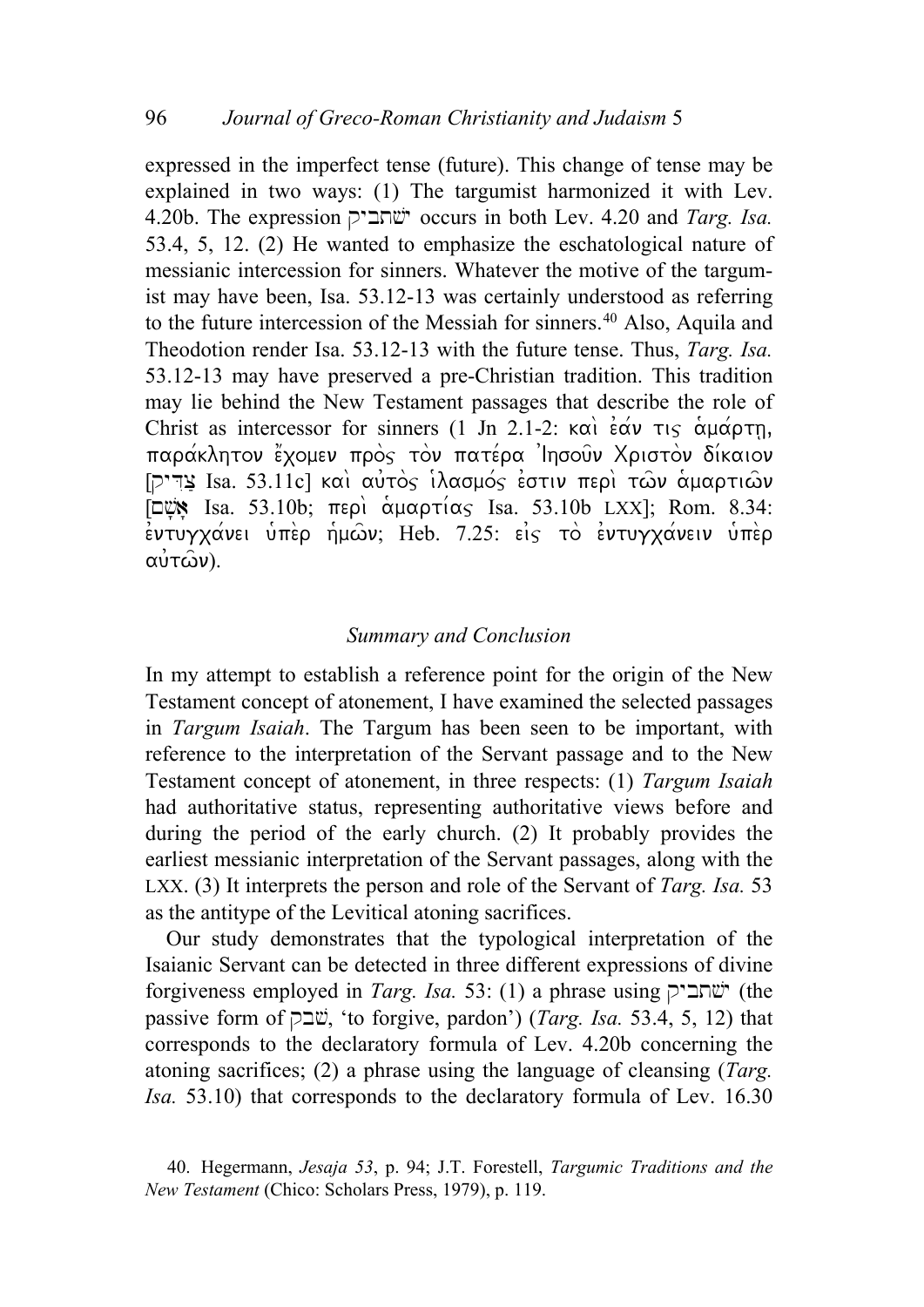concerning the sin offering on the Day of Atonement; (3) a phrase characterized by its use of the active form of  $\Box \ddot{v}$  (*Targ. Isa.* 53.6), which corresponds to the forgiveness in Jeremiah's New Covenant prophecy (Jer. 31.34).

All three expressions find their close parallels in the New Testament writings. The expression, 'For his sake our iniquities will be forgiven', in *Targum Isaiah* (53.4, 5, 12) finds its closest parallel in the statement 'Your sins are forgiven *for his name's sake*' (1 Jn 2.12). The verbal correspondences between *Targ. Isa.* 53.4 and the New Testament passages (1 Jn 2.12; Mt. 9.2, 5; Mk 2.5, 9; Lk. 5.20, 23; 7.48) may be an indication of the presence of an exegetical tradition that was employed by both. In particular, this expression may have been used in the early church in connection with Jesus' sin-forgiving ministry in order to express the fulfillment of the Isaianic Servant prophecy.

The allusion to the Day of Atonement ritual finds its close parallels in the New Testament uses of the imagery of the Day of Atonement ritual (Rom. 3.25; Heb. 1.3-4; 2.17; 9.13; 1 Jn 2.2; 4.10), while the allusion to the New Covenant prophecy also finds its close parallels in the New Testament (Lk. 22.20; Rom. 11.26-27; 1 Cor. 11.23-26; Heb. 2.16, 17). The Lord's Supper tradition (Mt. 26.26-29; Mk 14. 22-25; Lk. 22.15- 20; 1 Cor. 11.23-26), in particular, fuses the concept of atonement with the New Covenant prophecy. Common in all four accounts of the Lord's Supper tradition are the covenant motif and atonement motif.<sup>[41](#page-16-0)</sup> First Corinthians 11.25 and Lk. 22.20 explicitly connect the new covenant with the atoning death of Jesus Christ.

Of particular importance are the repeated occurrences of the two thematic statements in *Targ. Isa.* 52.13–53.12, 'he shall make intercession for transgressions' (53.4, 11, 12) and 'our iniquities (or transgressions) are forgiven for his sake' (53.4, 5, 12; cf. 53.6). This study has demonstrated that both of these statements are either interpretive additions or paraphrases introduced deliberately by the translator, which implies the importance of these two ideas in *Targum Isaiah.* As argued, they may represent an ancient tradition that interpreted the messianic role of the Servant in terms of cultic atonement and consequent divine forgiveness. The same tradition may lie behind

<span id="page-16-0"></span>41. O. Cullmann, *The Christology of the New Testament* (Philadelphia: Westminster Press, 1963), p. 64; W.G. Kümmel, *The Theology of the New Testament according to its Major Witnesses: Jesus–Paul–John* (Nashville: Abingdon Press, 1973), p. 91.